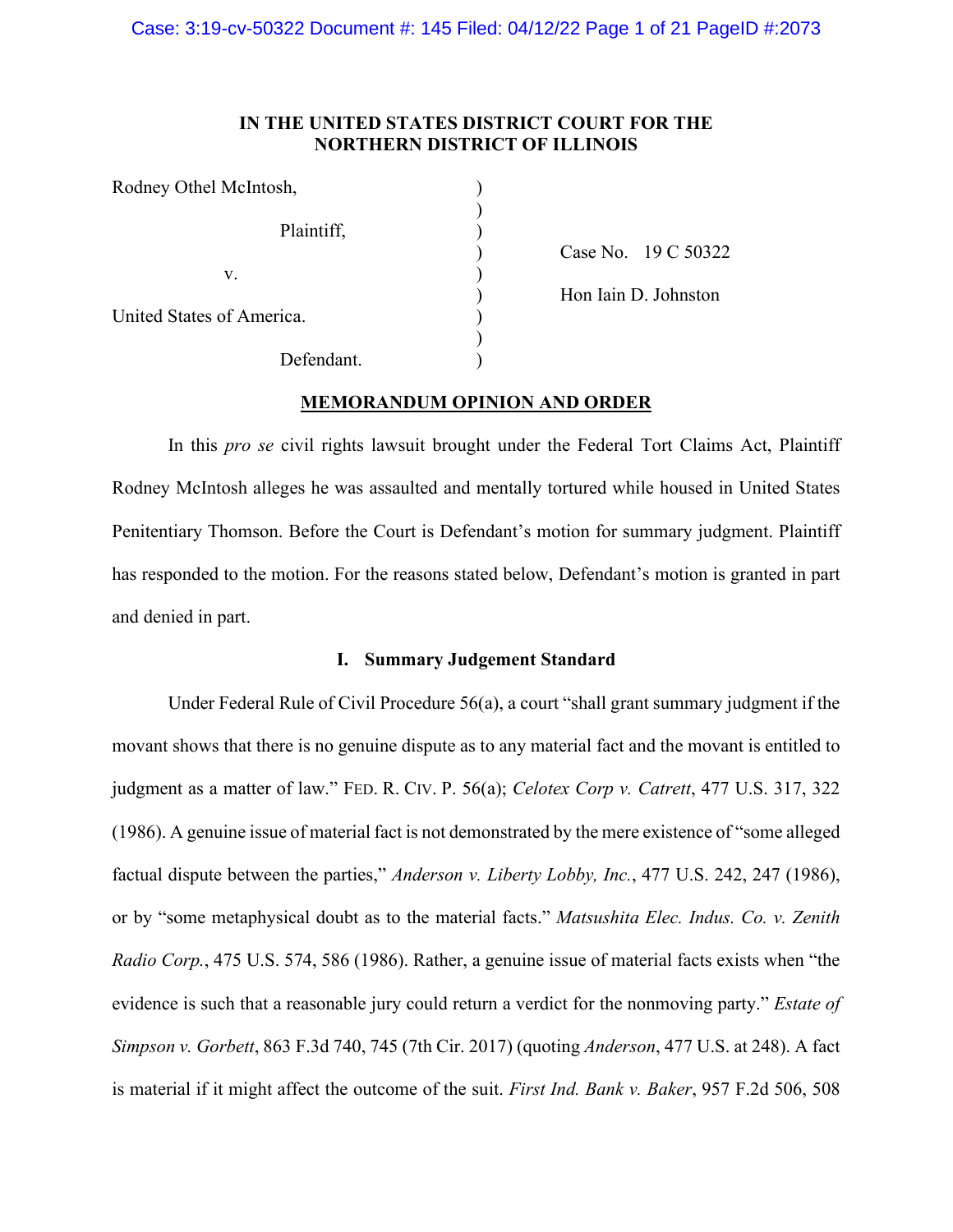(7th Cir. 1992).

The moving party bears the initial burden of demonstrating the lack of any genuine issue of material fact. *Celotex*, 477 U.S. at 323. Once the party moving for summary judgment demonstrates the absence of a disputed issue of material fact, "the burden shifts to the non-moving party to provide evidence of specific facts creating a genuine dispute." *Carrol v. Lynch*, 698 F.3d 561, 564 (7th Cir. 2012). The non-movant must go beyond the pleadings and "set forth specific facts showing that there is a genuine issue for trial." *Hannemann v. Southern Door Cty Sch. Dist.*, 673 F.3d 746, 751 (7th Cir. 2012).

Additionally, the failure to exhaust administrative remedies and the legal justification for a battery claim are affirmative defenses, which defendant bears the burden of proof. *Pyles v. Nwaobasi*, 829 F.3d 860, 864 (7th Cir. 2016). The defendant meets that burden only if they show that no dispute of material fact exists and that they are entitled to judgment as a matter of law. Fed. R. Civ. P. 56(a). Furthermore, the Court construes the facts and inferences in the light most favorable to the nonmoving party. *Hernandez v. Dart*, 814 F.3d 836, 840 (7th Cir. 2016). If the movant bears the burden of proof at trial, it must make a showing sufficient for the court to hold that no reasonable trier of fact could find other than for the moving party and must establish all elements of the claim or defense to warrant judgment as a matter of law. *Calderone v. United States*, 799 F.2d 254, 259 (6th Cir. 1986). In that circumstance, the movant must come forward with evidence on each element that would require judgment as a matter of law if uncontroverted at trial. *Houghton v. South*, 965 F.2d 1532, 1536 (9th Cir. 1992).

The Court's role is "to determine whether there is a genuine issue for trial," *Tolan v. Cotton*, 572 U.S. 650, 656 (2014) (citations and quotations marks omitted), without "weigh[ing] evidence,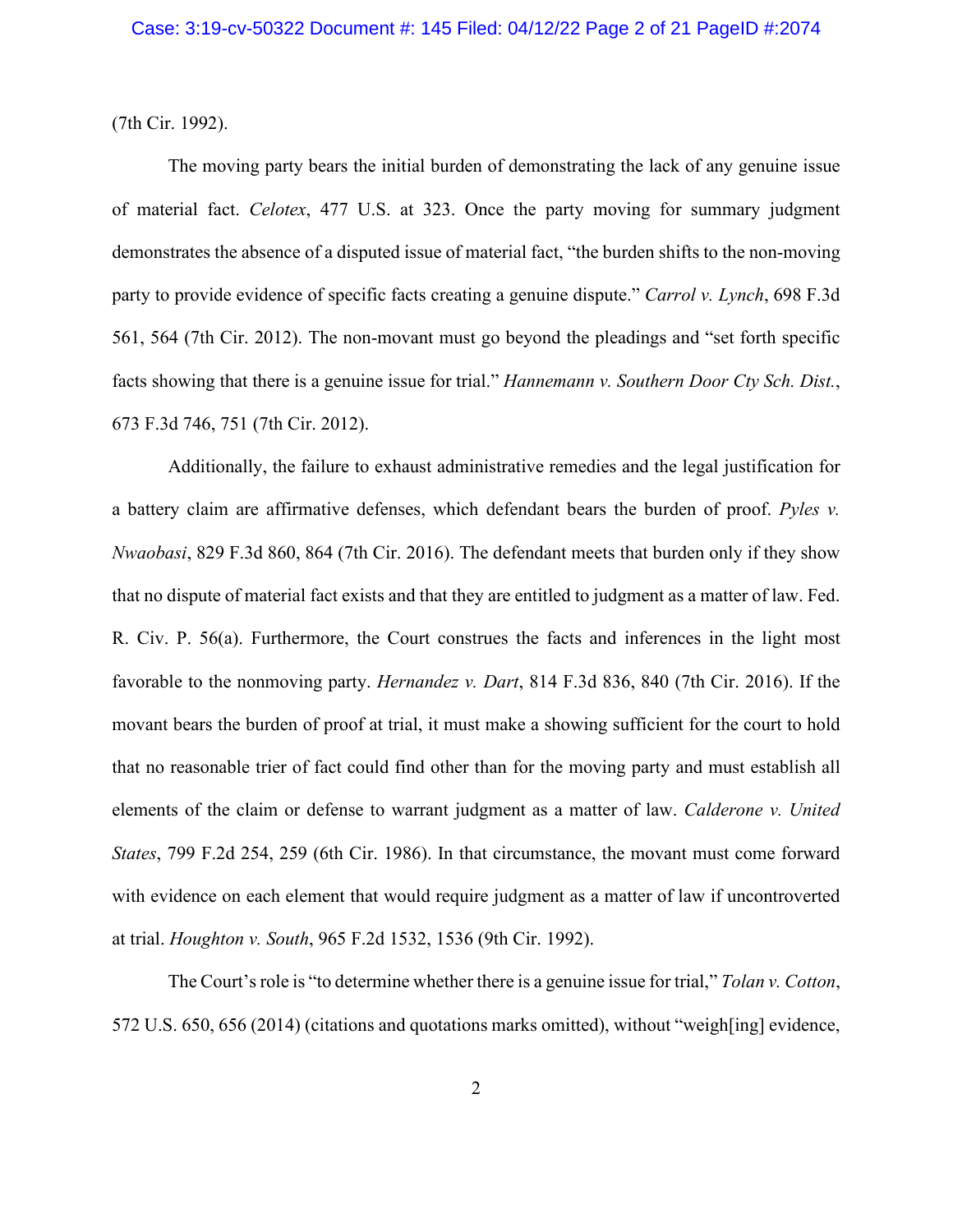#### Case: 3:19-cv-50322 Document #: 145 Filed: 04/12/22 Page 3 of 21 PageID #:2075

mak[ing] credibility determinations, resolv[ing] factual disputes and swearing contests, or decid[ing] which inferences to draw from the facts." *Miller v. Gonzalez*, 761 F.3d 822, 827 (7th Cir. 2014). Thus, in making that determination, the Court views the facts in the light most favorable to, and draws all reasonable inferences in favor of, the nonmoving party. *Apex Digital, Inc. v. Sears, Roebuck & Co.*, 735 F.3d 962, 965 (7th Cir. 2013) (citation omitted).

# **II. Northern District of Illinois Local Rule 56.1**

Local Rule 56.1 governs the procedures for filing and responding to motions for summary judgment in this Court. The rule is intended "to aid the district court, 'which does not have the advantage of the parties' familiarity with the record and often cannot afford to spend the time combing the record to locate the relevant information,' in determining whether a trial is necessary." *Delapaz v. Richardson*, 634 F.3d 895, 899 (7th Cir. 2011) (citation omitted.)

Local Rule 56.1(a) requires the moving party to provide "a statement of material facts" as to which the moving party contends there is no genuine issue for trial. LR 56.1(a); FED. R. CIV. P. 56(1). The opposing party must then "file a response to each numbered paragraph in the moving party's statement" of fact. *Schrott v. Bristol-Myers Squibb Co.*, 403 F.3d 940, 944 (7th Cir. 2005) (internal quotation marks omitted); LR 56.1(b), (e). In the case of any disagreement, the opposing party must reference "specific evidentiary material that controverts the fact and must concisely explain how the cited material controverts the asserted fact." LR 56.1(e)(3). "[M]ere disagreement with the movant's asserted facts is inadequate if made without reference to specific supporting material." *Smith v. Lamz,* 321 F.3d 680, 683 (7th Cir. 2003). "All material facts set forth in the statement required of the moving party will be deemed to be admitted unless controverted by the statement of the opposing party." *Id*. The nonmoving party may also present a separate statement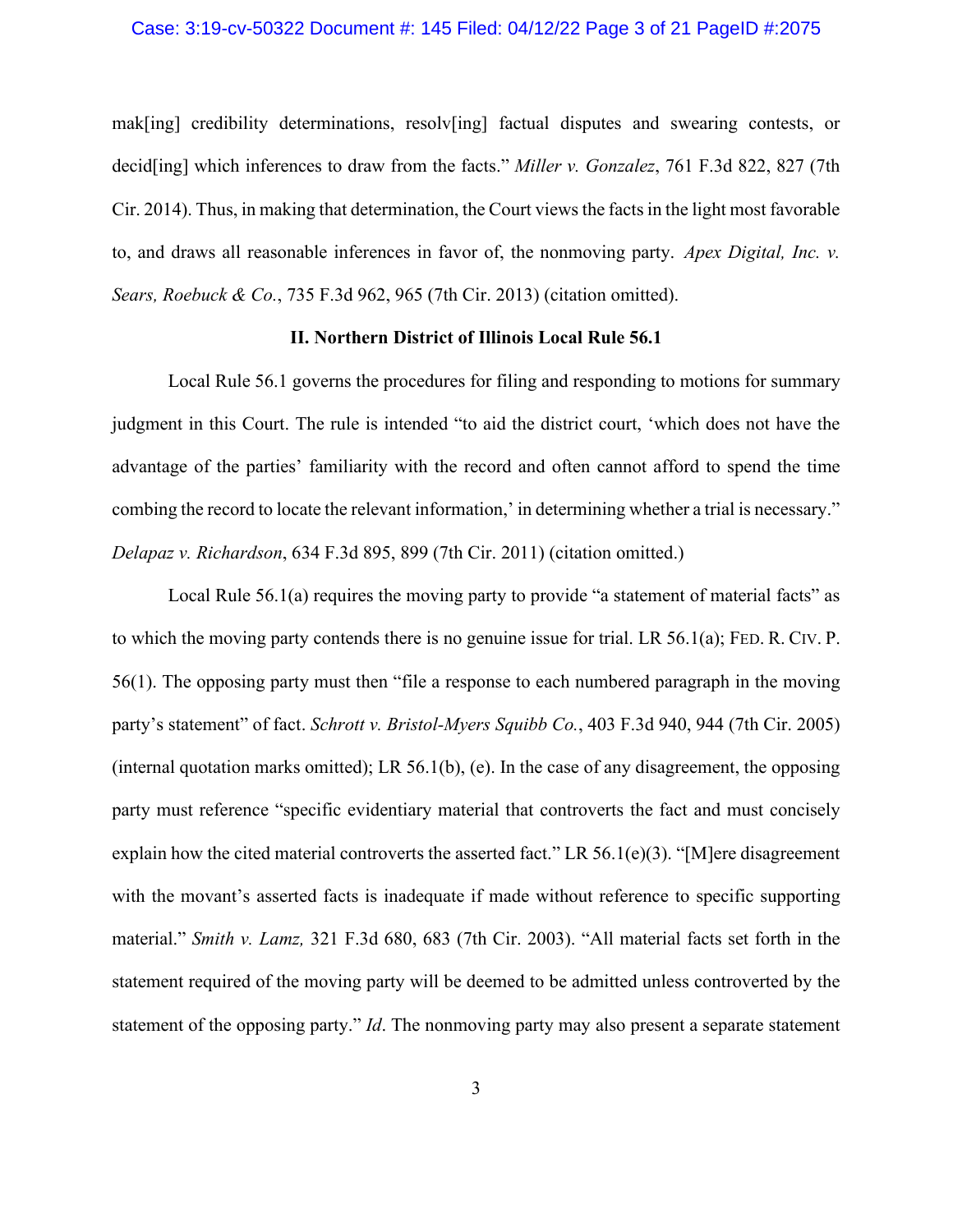# Case: 3:19-cv-50322 Document #: 145 Filed: 04/12/22 Page 4 of 21 PageID #:2076

of additional facts that require the denial of summary judgment that consists of "concise numbered paragraphs" "supported by citation to the specific evidentiary material, including the specific page number, that supports it." LR  $56.1(b)(3)$ , (d).

In this case, Defendant filed a LR 56.1 statement of material facts (Dk. 129) and memorandum of law (Dkt. 128). with their motion for summary judgment. Consistent with the local rules, Defendant also provided Plaintiff with a LR 56.2 Notice, which explains what LR 56.1 requires of a litigant opposing summary judgment. (Dkt. 127.)

Likewise, the Court explained in detail to Plaintiff summary judgment procedures and the requirements of Local Rule 56.1. Dkt. 125.

For his part, Plaintiff submitted a response to Defendant's LR 56.1 statement of facts (Dkt. 134.) In this response, Plaintiff includes several additional statements of fact that he contends are relevant to this case. (*See Id.*, pg. 20.) Plaintiff submitted his own declaration of which present his arguments in opposition to summary judgment. (*See Id.*, pg. 20.) In Plaintiff's declaration, he primarily disputes issues of fact relating to allegations that he spit and assaulted correctional officers, and that the surveillance video was edited. (*See Id.*, pg. 5, 9.) Whether Plaintiff spit and assaulted correctional officers is subject to the *Heck* analysis below. Further, the Court has reviewed all video surveillance in their entirety and has observed no time lapses or indications that the videos were altered in any way. Plaintiff's speculation, not based on any admissible evidence, that the video recordings were altered is not sufficient to prevent summary judgment. *See Hamer v. Neighborhood Hous. Servs.*, 897 F.3d 835, 841 (7th Cir. 2018); *Austin v. Walgreen Co.*, 885 F.3d 1085, 1089 (7th Cir. 2018) ("Speculation does not defeat summary judgment."). And, critically, in his deposition, Plaintiff repeatedly admitted the accuracy of the video recordings, an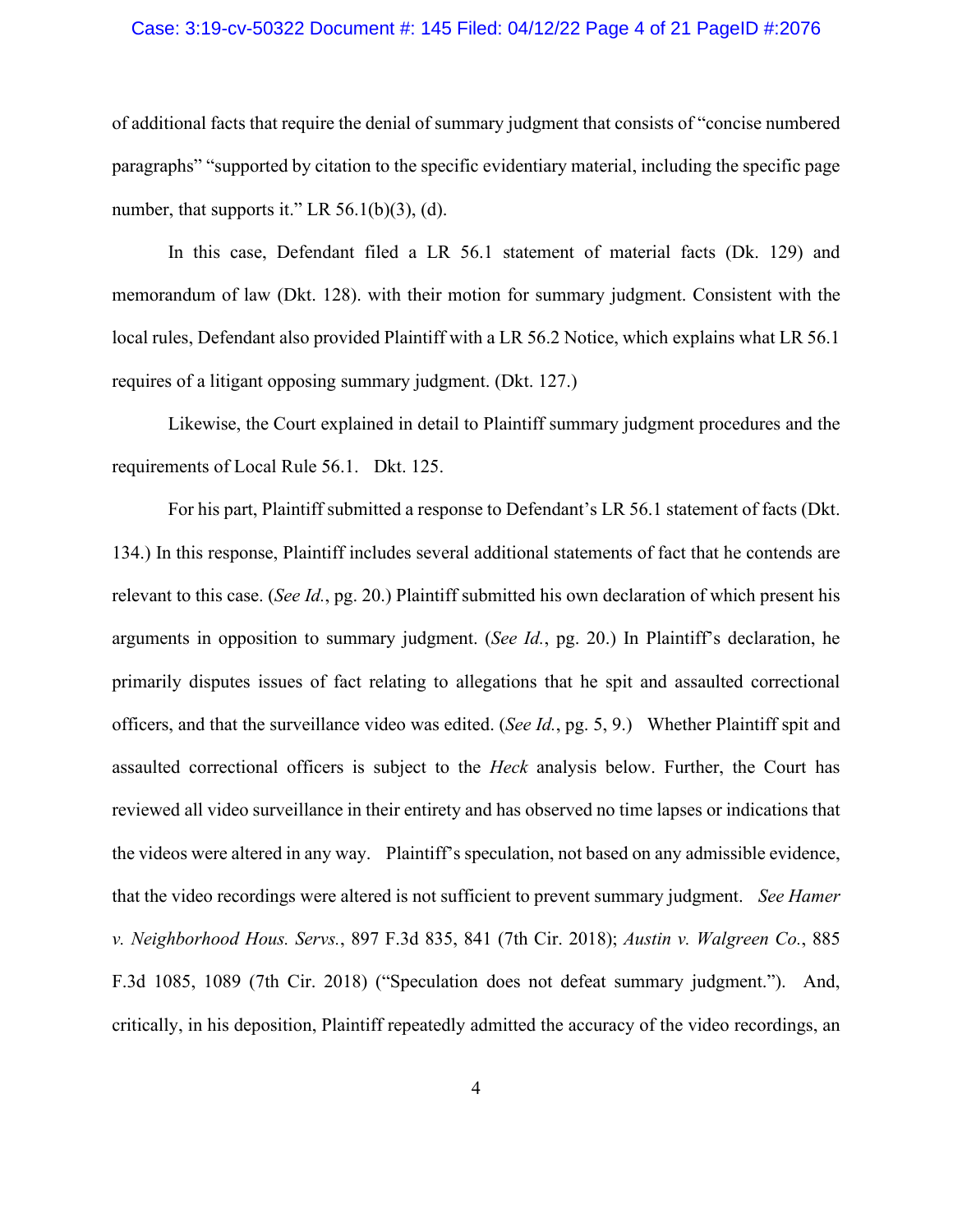# Case: 3:19-cv-50322 Document #: 145 Filed: 04/12/22 Page 5 of 21 PageID #:2077

admission he cannot abandon now. *See James v. Hale*, 959 F.3d 307, 315-16 (7th Cir. 2020) (discussing sham-affidavit rule).

With the guidelines above in mind, the Court turns to the facts of this case, stating those facts as favorably to Plaintiffs as the record and LR 56.1 permit. *See Hanners v. Trent*, 674 F.3d 683, 691 (7th Cir. 2012).

#### **III. Relevant Facts**

At all relevant times, Plaintiff Rodney McIntosh was an inmate in the custody of the United States Penitentiary Thomson in the special management unit ("SMU"). (Dkt. 129, Defendant's Statement of Facts ("DSOF"),  $\P$  1,6.) The SMU is the Bureau of Prison's program for high security inmates who have a history of serious or disruptive disciplinary infractions, and the environment in the SMU is more restrictive than in general population housing. (DSOF,  $\P$  6,7.) Plaintiff, admittedly, has been disciplined for threatening a staff member and assaulting or attempting to assault a staff member "a lot," fighting with another inmate "maybe 50 times or half of that," possessing a weapon four times, and manipulating restraints while in Bureau of Prison custody. (DSOF, ¶ 4.) Inmates routinely change cells and, in doing so, are instructed to standstill for a pat-down search before being escorted to their new cells. (DSOF, ¶ 8.) At the time of the events at issue in this lawsuit, Lt. Brian Damm, Lt. Dennis Murton, Ofc. Kyle Maybury, Ofc. Eric Wolf, Ofc. Timothy Kirkpatrick, and Ofc. James Sturgill, and Lt. Randall Erskine all were correctional officers in the SMU. (DSOF, ¶¶ 2, 4, 5.)

On June 17, 2019, Plaintiff was informed by Lt. Damm that he and his cellmate would be changing cells to keep Plaintiff's cellmate separate from another inmate. (DSOF, ¶ 9; *see also* Dkt.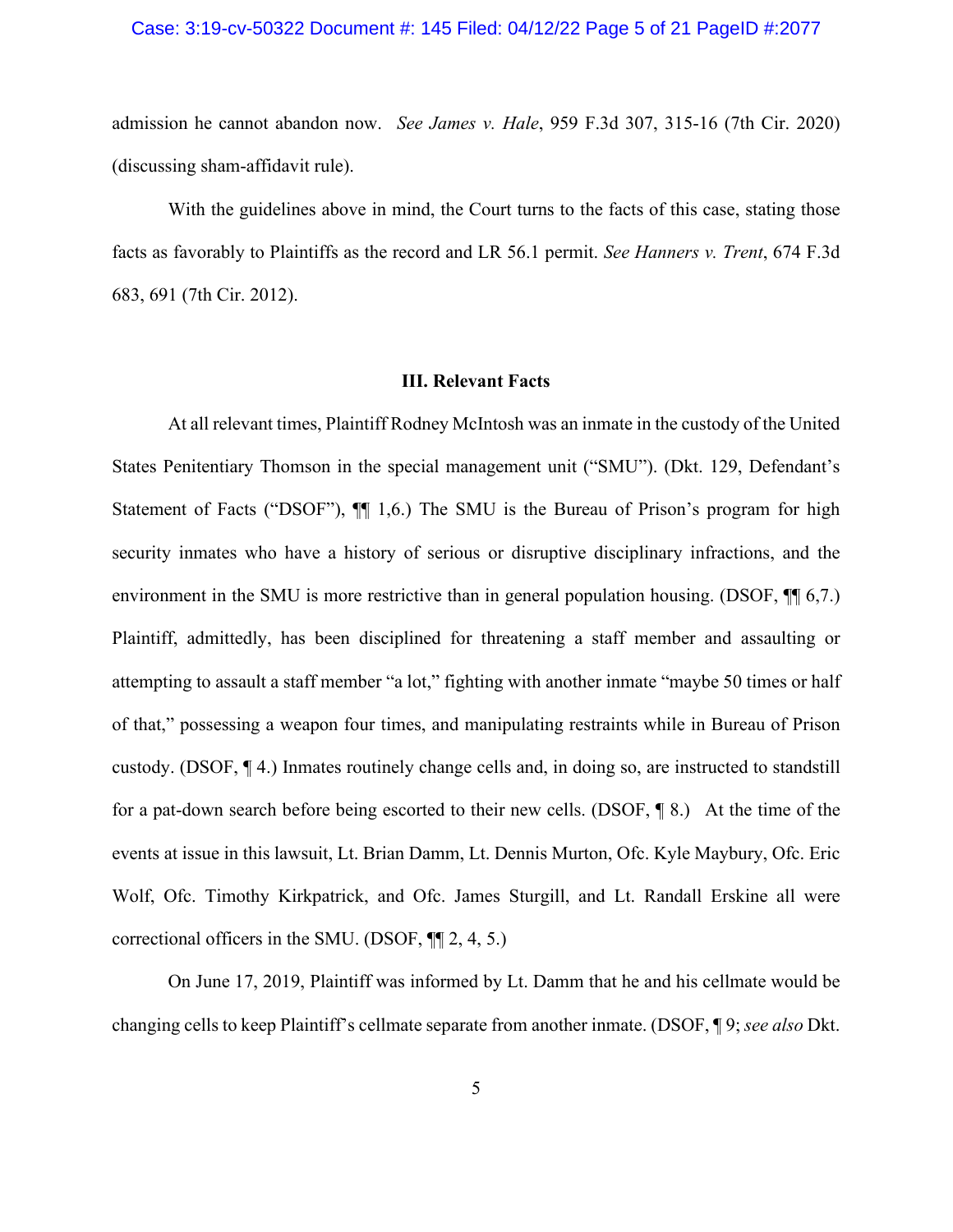130, Plaintiff's May 3, 2021 Deposition ("Pl. Dep."), pg. 65: 157, 66: 159-160.) Officer Maybury removed Plaintiff from his cell and placed him on the wall for a pat-down search before being escorted to a new cell. (See Dkt. 131, Exhibit 2, Attachment 1(a), 6:55:10 p.m.) During the search, Plaintiff was given verbal commands to keep his body and head facing the wall while being searched. (DSOF, ¶ 15.) Plaintiff did not comply with Ofc. Maybury's verbal commands. (DSOF, ¶ 16.) During the search, Plaintiff moved his head sideways, away from the wall, and began to speaking back to Ofc. Maybury against the officer's instruction. (DSOF, ¶ 14.) Ofc. Maybury placed Plaintiff on the ground using a sweeping motion with his leg to prevent Plaintiff from injuring Ofc. Maybury and other staff members. (DSOF, ¶ 19.) Ofc. Maybury and other officers attempted to restrain Plaintiff after Plaintiff was taken to the ground. (DSOF, ¶ 21; Dkt. 131, Attachment A, TOM 001- 000146-000147) Plaintiff subsequently spit on Ofc. Maybury's arm as Ofc. Maybury moved to restrain Plaintiff's upper body. (DSOF, ¶ 22.) Officers then attempted to escort Plaintiff to another cell. Plaintiff was made to walk backward toward his next cell. During the escort, Plaintiff stopped walking and pulled down away from staff, and subsequently was taken to the ground again by staff. (DSOF, ¶ 27.) Plaintiff was then placed on a gurney so he could be escorted to the restraint cell. (DSOF ¶ 28; Dkt. 131, Exhibit 2, Attachment 1(d), 02:00.) While on the gurney, Plaintiff spit at staff so a shield was placed over Plaintiff face to protect staff. (DSOF ¶ 29.) While Plaintiff was being placed in ambulatory restraints (a belly chain), Plaintiff was yelling, referring to staff as "white devils," and resisted despite verbal commands from staff. (DSOF ¶ 29; Dkt. 131 Exhibit 2, Attachment 1(d), 04:00-12:15.)

Staff arrived at the new cell and told Plaintiff that they were going to place him on the bed so they could exit the cell and instructed him to remain on the bed until they exited. (DSOF ¶ 32;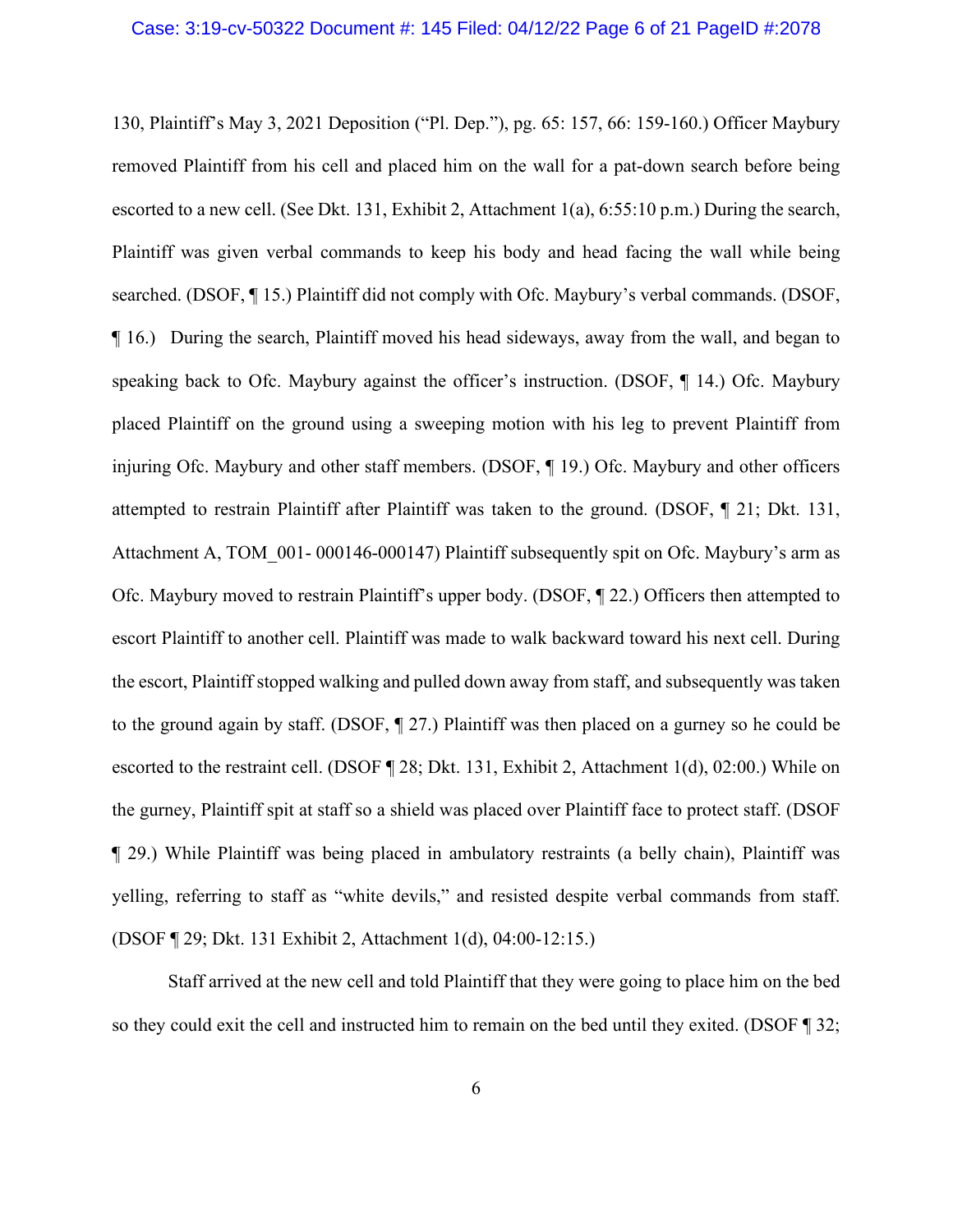Dkt. 131 Exhibit 2, Attachment 1(d), 12:15.) Before the staff members were able to exit the cell, Plaintiff moved towards staff. Plaintiff was then placed in four-point restraints. (DSOF ¶ 33.)

Miranda Bergmann, R.N., assessed Plaintiff's left thumb at 8:20 p.m. on June 17, 2019. She observed Plaintiff make a fist with his left hand and displayed full and normal range of motion to the left hand and thumb. (DSOF ¶ 42.)

Plaintiff was placed in restraints from June 17, 2019, at 7:30 p.m., to June 18, 2019, at 7:15 p.m. (DSOF ¶ 48.) During that time, correctional staff assessed Plaintiff every fifteen minutes and logged their observations, a lieutenant assessed Plaintiff every two hours and logged his observations, psychology staff assessed the Plaintiff every twenty-four hours, and health services staff checked the restraints on Plaintiff twice every eight-hour shift. (DSOF ¶ 47.) Plaintiff alleges that on June 18, 2019, at about 7:00 a.m., Lt. Dennis Murton hit Plaintiff's lower extremities with a stick while Plaintiff was in restraints. (Dkt. 31, pg. 3; DSOF ¶ 49.) Plaintiff was released from restraints once Lt. Damm determined that Plaintiff was finally calm enough for the restraints to be removed. (DSOF ¶ 48.) Sheila McCrea, Psy.D., also assessed Plaintiff and concluded that Plaintiff's mental health condition did not deteriorate while he was in restraints. (Dkt. 132.; Exhibit 8, ¶ 28; Declaration of Sheila McCrea, Psy.D., Exhibit 13, ¶¶ 8, 10.)

Plaintiff was issued three incident reports for his behavior on June 17, 2019, and June 18, 2019. (Dkt. 132.) Two incident reports were issued to Plaintiff by Ofc. Maybury and Ofc. Wolf alleging that Plaintiff threatened and spit on them on June 17, 2019. (Dkt. 132.) Ofc. Maybury's incident report also alleged that Plaintiff made the following threats to Ofc. Maybury during the pat-down search: "You're a cracker faggot, and I am going to spit in your bitch ass face if you take me to another cell." (DSOF ¶ 60.) The incident report issued by Ofc. Wolf was expunged because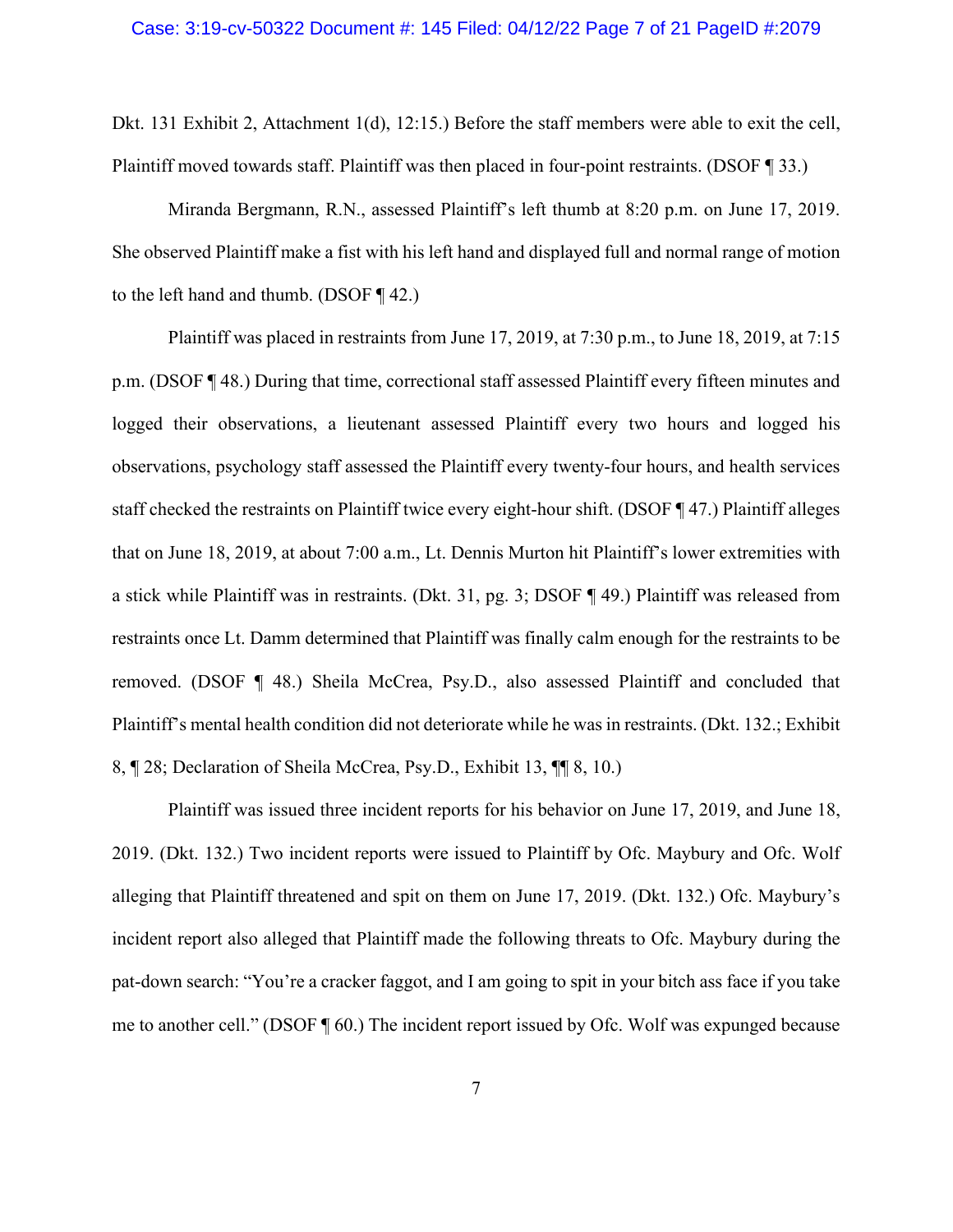# Case: 3:19-cv-50322 Document #: 145 Filed: 04/12/22 Page 8 of 21 PageID #:2080

the disciplinary hearing officer felt it was duplicative of Ofc. Maybury's incident report. A disciplinary hearing concerning Ofc. Maybury's incident report took place on August 8, 2019, before disciplinary hearing officer (DHO) Lynn Lyons. (Dkt. 132.) DHO Lyons issued a decision finding Plaintiff guilty of threatening bodily injury and assault. (Dkt. 132.)

The third incident report was issued by Lt. James Sturgill because Plaintiff threatened Lt. Sturgill and Lt. Sturgill's family on June 18, 2019, while Plaintiff was in restraints. Specifically, Plaintiff said, "I'm gonna kill all your white devil families, you fucking white devils, I promise when I get out I'll hunt you down and rape your kids, your wives, and you can watch as I kill them." (Dkt. 132.) A disciplinary hearing concerning the incident report issued by Lt. Sturgill was held on July 16, 2019, and Plaintiff was found guilty. (Dkt. 132.)

Plaintiff filed this lawsuit on December 2, 2019. (*See* Dkt. 1, pg. 1.) The Court dismissed the initial complaint without prejudice and with leave to amend because it contained misjoined claims. (Dkt. 13.) Plaintiff was granted several extensions of time to submit the amended complaint. (Dkts. 14- 16, 18, 20.) On June 19, 2020, Plaintiff submitted a document captioned "motion of compliance" (Dkt. 25) In a July 28, 2020 order, Plaintiff's complaint was reinstated, and he was allowed to proceed on his claims, because the alleged facts could potentially support a claim that the manner in which Plaintiff was roughly handled by correctional officers during the June 17/18, 2019 incident arguably stated a cognizable claim against the United States under the FTCA. (*See* Dkt. 30, pg. 2.) Plaintiff also includes a battery and mental torture claim based on Lt. Erskine's conduct on June 18, 2019, including an allegation that Lt. Erskine told Plaintiff "you know this is your fault," and "once you admit that we'll talk about your four points." (DSOF,  $\P$ 52.)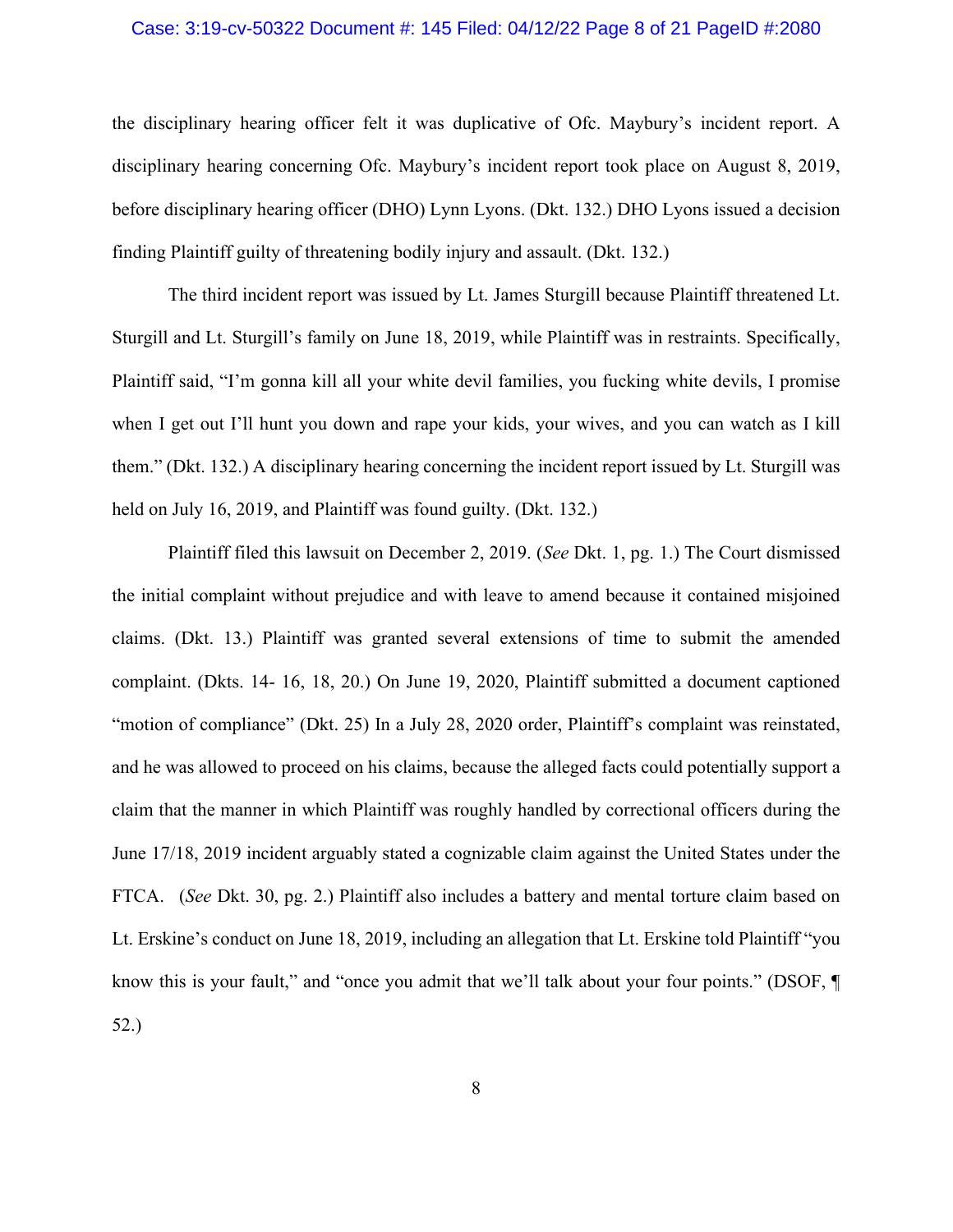# **IV. Analysis**

Given these facts, Defendant now moves for summary judgment for these reasons:

- 1. Plaintiff's argument that he did not spit on or threaten officers should be barred under *Heck*;
- 2. The officers used appropriate levels of force in dealing with Plaintiff's actions;
- 3. Plaintiff's battery claim is barred by Illinois's Federal Law Enforcement Officer Immunity Act, 745 ILCS 22/10;
- 4. Plaintiff's failed to exhaust his administrative remedies before filing suit; and
- 5. Plaintiff's injury was *de minimis.*

# **A. Plaintiff's Argument is** *Heck***-Barred.**

Defendant claims that Plaintiff is barred from arguing that he did not threaten or spit on staff, because Plaintiff has been found guilty of having committed these infractions and that decision has not been reversed.

In *Heck v. Humphrey*, the Supreme Court held that a § 1983 action for damages is unavailable if success would necessarily imply that a conviction or sentence is invalid unless the underlying conviction or sentence has been reversed on direct appeal, expunged by executive order, or declared invalid on habeas review. 512 U.S. 477, 486-87 (1994). *Heck* applies to FTCA claims. *Erlin v. United States*, 364 F.3d 1127, 1132 (9th Cir. 2004); *Parris v. United States*, 45 F.3d 383, 385 (10th Cir. 1995). A "conviction" for purposes of *Heck* includes a prison disciplinary decision that results in the loss of good time credit. *Edwards v. Balisok*, 520 U.S. 641 (1997). When considering if *Heck* bars Plaintiff's excessive force claim, the Court "must consider the factual basis of the claim and determine whether it necessarily implies the invalidity of [the plaintiff's] conviction." *Helman v. Duhaime*, 742 F.3d 760, 762 (7th Cir. 2014).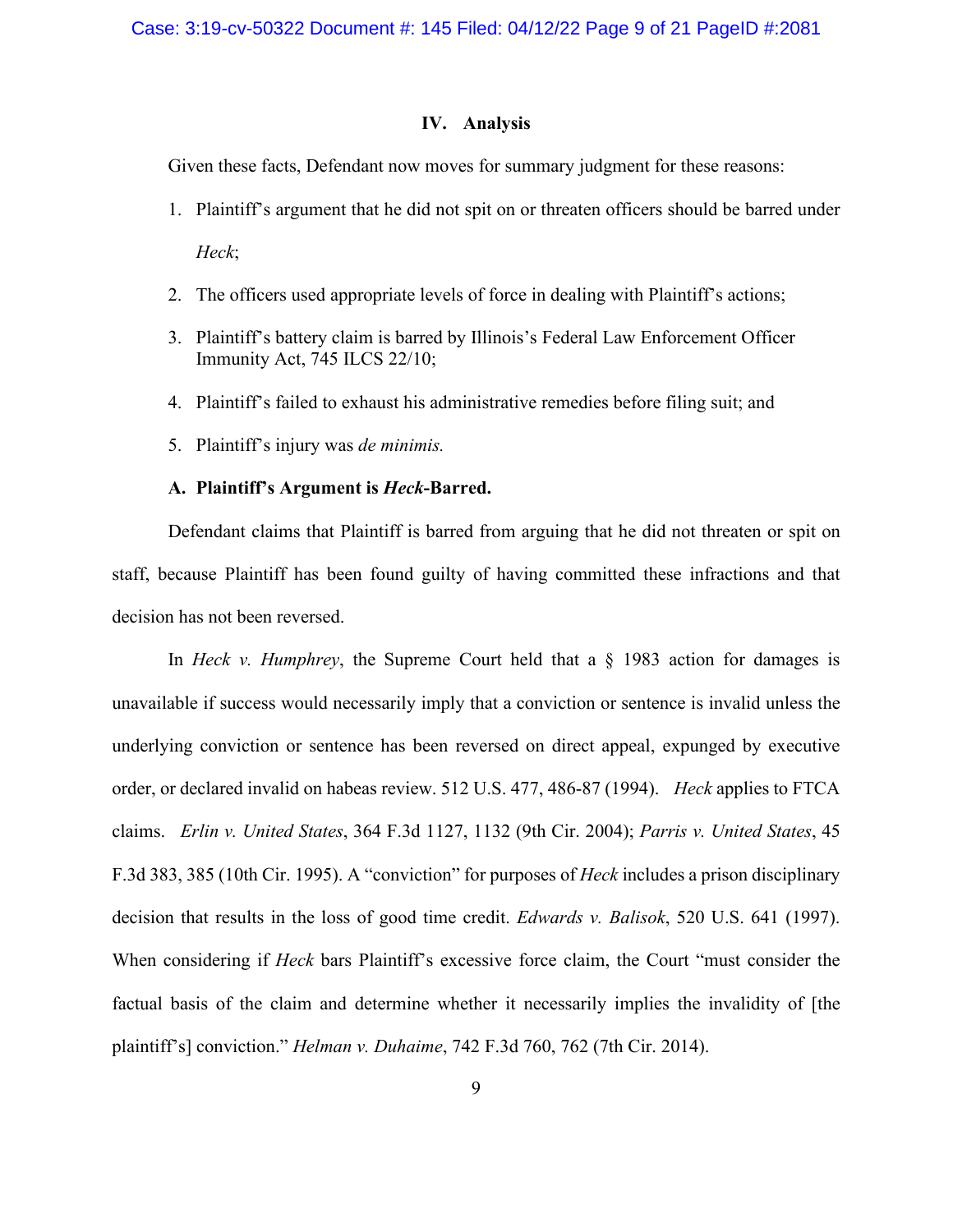# Case: 3:19-cv-50322 Document #: 145 Filed: 04/12/22 Page 10 of 21 PageID #:2082

The Court's analysis of the factual basis for the claim is not limited to "the formalistic language in the original [criminal] complaint" but is more expansive, including the factual basis for the conviction. *Viramontes v. City of Chicago*, 840 F.3d 423, 428 (7th Cir. 2016) ("In fact, at no point has our focus been on the words used in the actual criminal or disciplinary complaint.") (citations omitted). Plaintiff denies spitting or threatening officers and contends that officers initiated all force against him while he was being transported from one cell to the next. Defendant argues that Plaintiff's contention that he never spit on or threatened officers directly conflicts with his disciplinary decisions therefore barring him from making those assertions. The Court agrees.

Officer Maybury issued an incident report alleging that Plaintiff threatened and assaulted staff on June 17/18, 2019. (DSOF, ¶ 58.) Ofc. Maybury's incident report alleged that Plaintiff made the following threats to Ofc. Maybury during the pat-down search: "You're a cracker faggot, and I am going to spit in your bitch ass face if you take me to another cell." (DSOF ¶ 60.) The incident report further alleged that Plaintiff assaulted staff in the following ways: Plaintiff continued to turn towards Ofc. Maybury aggressively and attempted to break Ofc. Maybury's escort grip despite verbal commands to keep his body and head facing forward; Plaintiff spit on Ofc. Maybury's arms while Ofc. Maybury was trying to maintain control of Plaintiff's head after Plaintiff was brought to the ground; Plaintiff continued to spit on staff throughout the duration of the use of force and escort; Plaintiff lunged down away from staff when staff were attempting to escort Plaintiff to another cell; Plaintiff spit on staff during the application of ambulatory restraints; and Plaintiff lunged at staff as they were attempting to exit the restraint cell. A disciplinary hearing concerning the incident report was held, and Plaintiff was found guilty of threatening bodily injury and assault resulting in loss of good time. Exhibit 7, ¶ 7.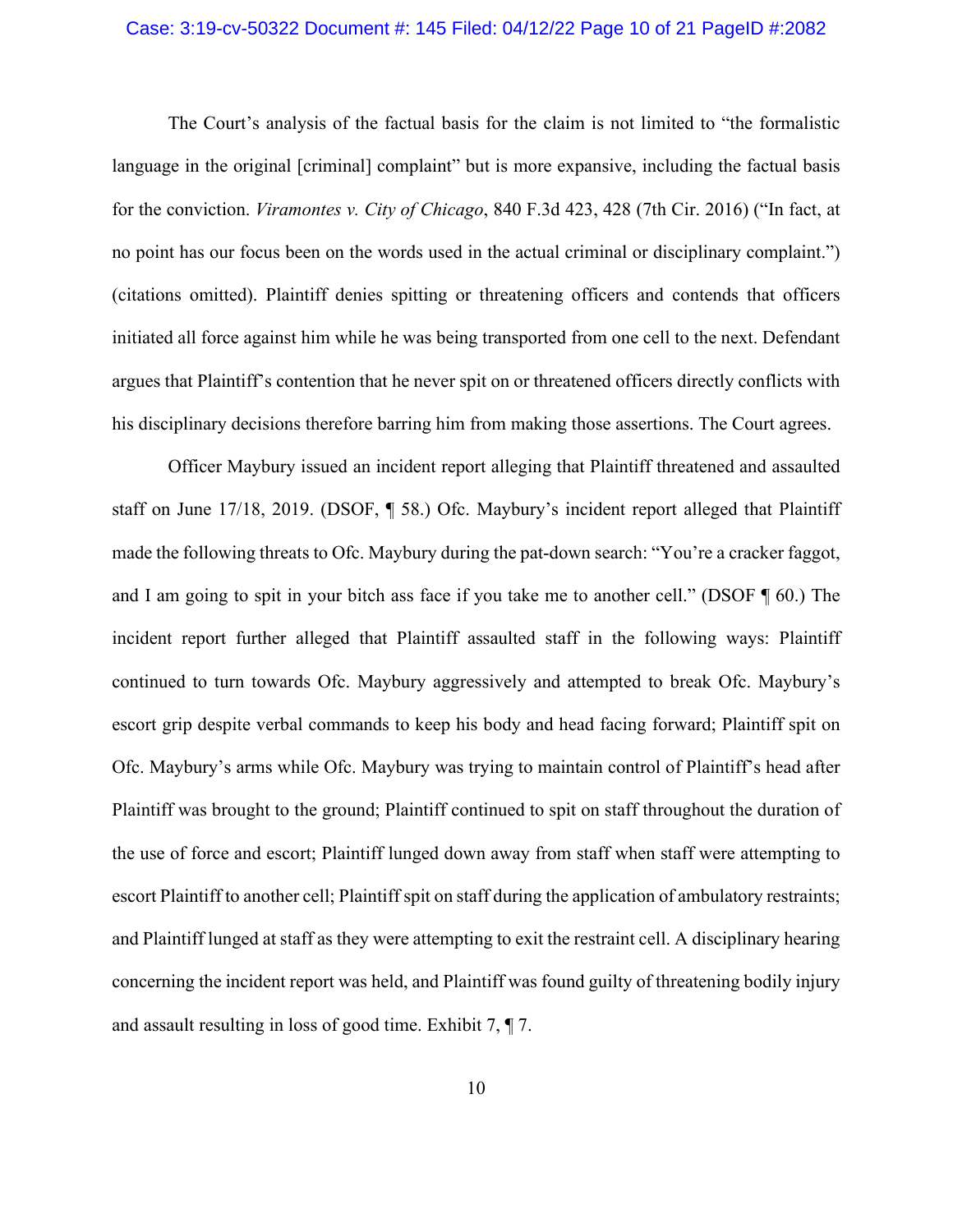# Case: 3:19-cv-50322 Document #: 145 Filed: 04/12/22 Page 11 of 21 PageID #:2083

Lieutenant Sturgill also issued an incident report for the same occurrence of events of June 17/18, 2019. Specifically, the report stated Plaintiff threatened Lt. Sturgill on June 18 yelling, "I'm gonna kill all your white devil families, you fucking white devils, I promise when I get out I'll hunt you down and rape your kids, your wives, and you can watch as I kill them." Exhibit 9, 1 8. A disciplinary hearing concerning the incident report issued by Lt. Sturgill was held on July 16, 2019. Plaintiff was found guilty. Exhibit 9, ¶ 8.

The factual basis for Plaintiff being found guilty at the disciplinary hearings, in fact, establishes that Plaintiff spit and threatened correctional officers multiple while they attempted to restrain and bring him under control. In opposition, Plaintiff espouses a version of events that paints him as a helpless and blameless innocent victim brutalized by officers. This depiction is irreconcilably inconsistent with audio and video taken during the altercation depicting Plaintiff's disregard for following prison guidelines when being transferred from one cell to the next. Nevertheless, his convictions for threatening bodily injury and assault bar his ability to argue he did not threaten or spit on officers. *See Moore*, 652 F.3d at 724-25 (explaining that implicit denial of facts related to underlying offense includes plaintiff portraying himself "as a lamb—the victim of a gratuitous, brutal attack," to "strengthen [his] claim of excessive force" and warrants dismissal without prejudice under *Heck*).

Accordingly, Plaintiff is barred from arguing that he did not threaten or spit on officers on June 17 of 2019, because Plaintiff has been found guilty of having committed these infractions and that decision has not been reversed.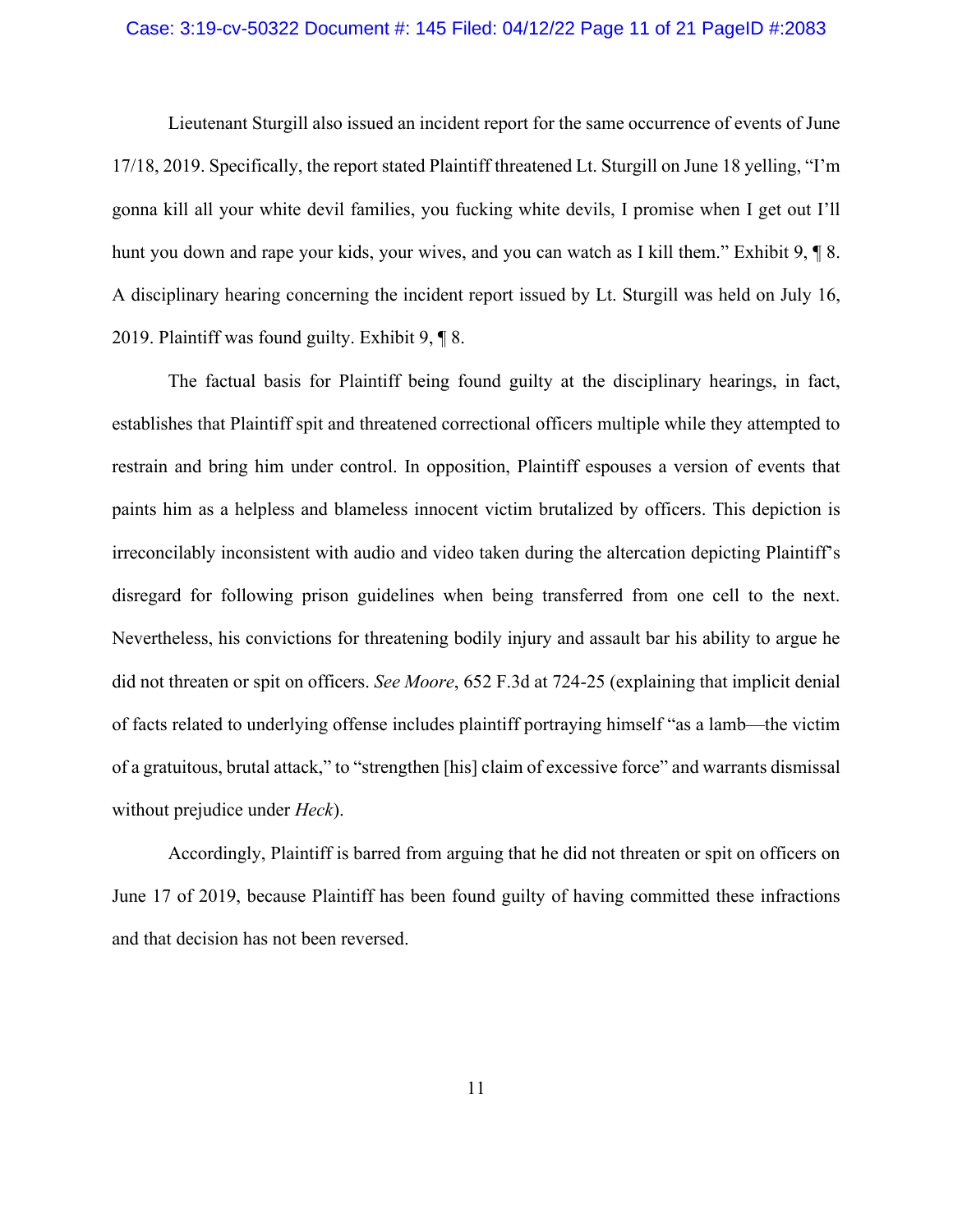# **B. June 17, 2019 Battery Claim**

In moving for summary judgment, Defendant argues that the force used to subdue Plaintiff on June 17, 2019, was reasonable under the circumstances.<sup>1</sup>

To successfully sue under the FTCA, a claim must be: (1) against the United States; (2) for money damages; (3) for injury or loss of property, or personal injury or death; (4) caused by the negligent or wrongful act or omission of any employee of the federal government; (5) while acting within the scope of his or her employment; and, (6) under circumstances where the United States, if a private person, would be liable to the plaintiff in accordance with the state law where the act or omission occurred. 28 U.S.C. § 1346(b*); FDIC v. Meyer*, 510 U.S. 471, 477-78 (1994).

Here, the wrongful act Plaintiff alleges is battery under Illinois law. A civil battery involves contact by a defendant that is unauthorized (*Boyd v. City of Chicago,* 378 Ill.App.3d 57, 69, 317 Ill. Dec. 41, 880 N.E.2d 1033 (2007)), in which a defendant has done some affirmative act intended to cause the unpermitted contact (*see McNeil v. Carter,* 318 Ill. App. 3d 939, 944, 252 Ill. Dec. 413, 742 N.E. 2d 1277 (2001); *Gaskin v. Goldwasser,* 166 Ill. App. 3d 996, 1012–13, 117 Ill. Dec. 734, 520 N.E. 2d 1085 (1988)). Battery requires more than an intent to contact, in that a defendant must intend to cause a harmful or offensive contact. *See Happel v. Wal–Mart Stores, Inc.,* 316 Ill. App. 3d 621, 630, 250 Ill. Dec. 28, 737 N.E. 2d 650 (2000); *Welch v. Ro–Mark, Inc.,* 79 Ill. App. 3d 652, 658, 34 Ill. Dec. 910, 398 N.E. 2d 901 (1979). Intent is established by either an intent to touch or an intent to harm or offend by the touch. *Curtis v. Jaskey*, 759 N.E. 2d 962, 964 (Ill. App. Ct. 2001). The existence of a legal justification for a civil battery is not an element of the

<sup>&</sup>lt;sup>1</sup> In moving for summary judgment on this claim, Defendant relies on Illinois Court of Claims decisions. But those decisions have no precedential value, even in Illinois courts. *Lohan v. Walgreen Co.*, 488 N.E. 2d 679, 681 (Ill. App. Ct. 1986).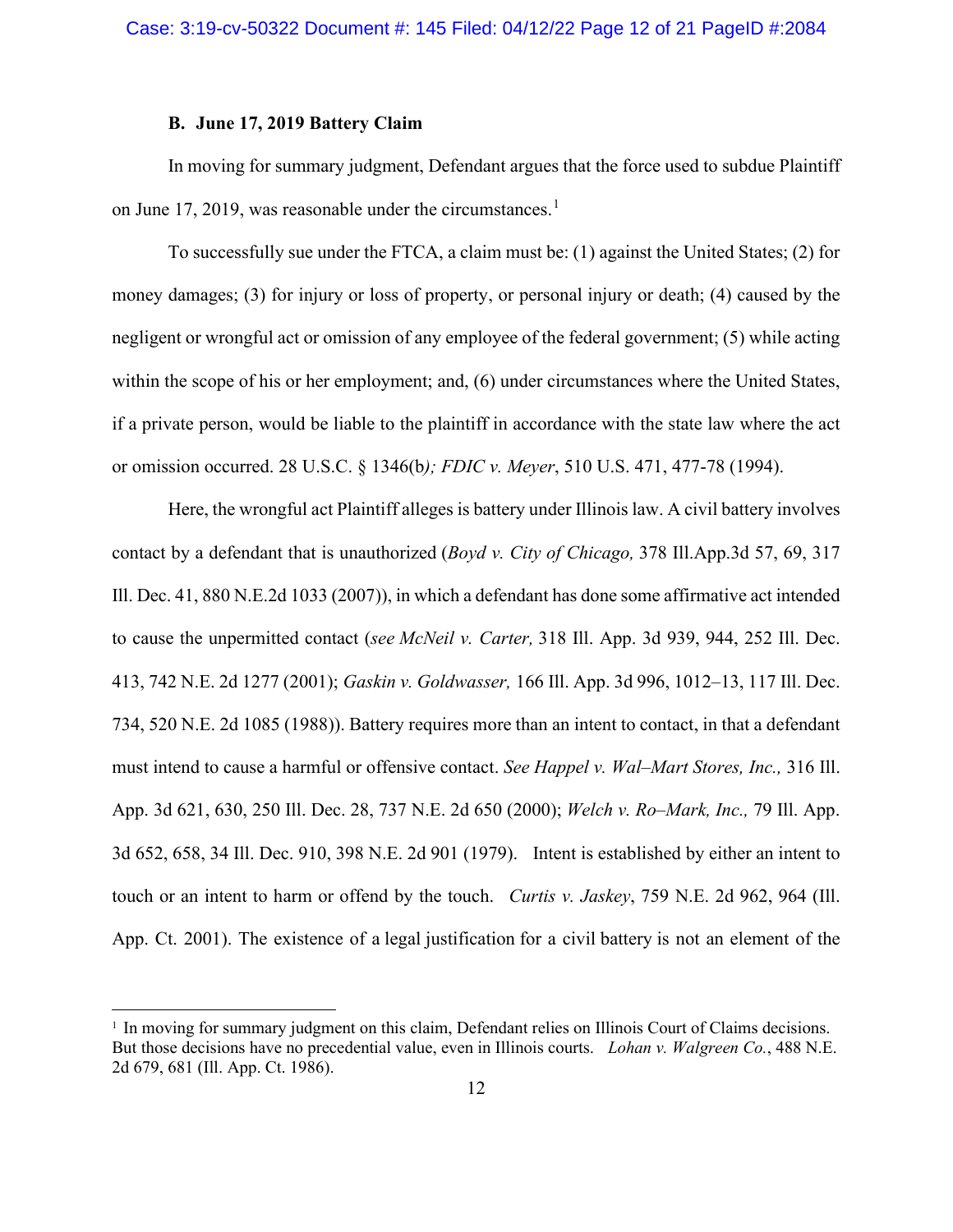# Case: 3:19-cv-50322 Document #: 145 Filed: 04/12/22 Page 13 of 21 PageID #:2085

offense, but rather is an affirmative defense. *See McBride v. Grice*, 576 F. 3d 703, 707 (7th Cir. 2009); *People v. Meor,* 233 Ill. 2d 465, 331 Ill. Dec. 166, 169–70, 910 N.E. 2d 575, 578–79 (2009); *Simmons v. Pryor*, 26 F. 3d 650 (7th Cir. 1993) (citing Illinois law).

Here, the correctional officers clearly made physical contact with Plaintiff. Thus, the question before the Court is whether they were legally justified in doing so.

The Bureau of Prisons Program Statement 5566.062 and 28 C.F.R. § 552.21(a) generally authorize an immediate use of force and restraints to gain control of an inmate when the inmate's conduct constitutes an immediate, serious threat to the inmate, staff, others, property, or to institution security and order. Staff must use only that amount of force necessary to gain control of the inmate. 28 C.F.R. § 552.20.

Here, Plaintiff claims that correctional officers battered him when they intentionally slammed Plaintiff on the ground and began striking him in his face and legs without legal justification. However, the undisputed facts—including the video evidence and facts uncontestable under *Heck*—do not support the claim. *See Scott v. Harris*, 550 U.S. 372, 381, 127 S. Ct. 1769, 1776 (2007) (holding that where there is video evidence in a case, the court should view the facts in the light depicted by the videotape."); *Williams v. Brooks*, 809 F.3d 936, 942 (7th Cir. 2016).

The video surveillance footage and undisputed facts show that Ofc. Maybury removed Plaintiff from his cell and placed him on the wall for a pat-down search before being escorted to a new cell. During the pat-down search, Plaintiff was given verbal commands to keep his body and head facing the wall, which he failed to do. Plaintiff continued to speak back towards Ofc. Maybury in an aggressive manner inhibiting Ofc. Maybury's search. Plaintiff, admittedly, has been previously disciplined for assaulting prison staff members, possessing a weapon on four occasions,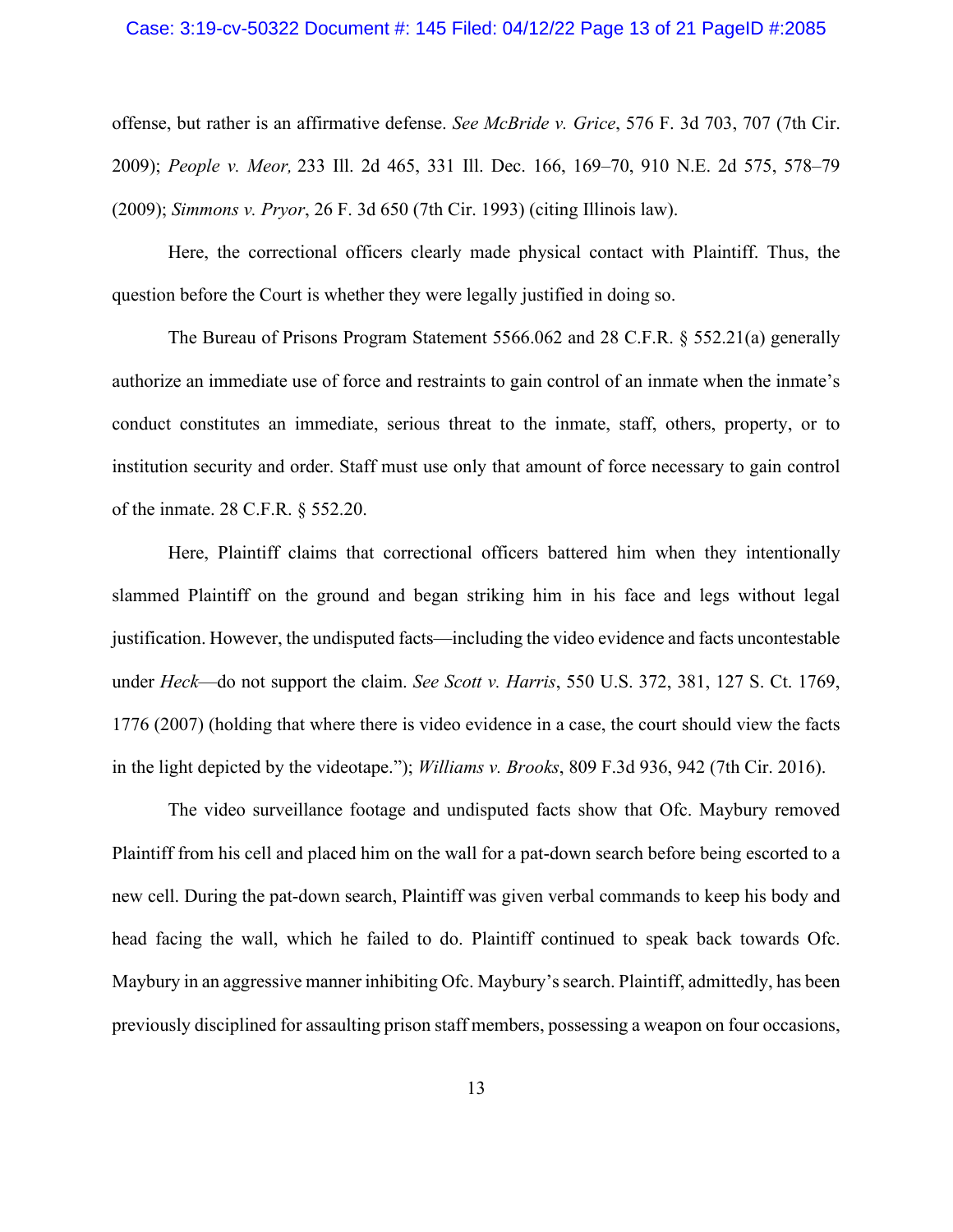# Case: 3:19-cv-50322 Document #: 145 Filed: 04/12/22 Page 14 of 21 PageID #:2086

and manipulating restraints while in Bureau of Prisons custody. Those factors, in conjunction with Plaintiff's failure to comply with orders, resulted in Plaintiff being taken to the ground by Ofc. Maybury who used a sweeping motion with his leg to restrain Plaintiff. Plaintiff subsequently spit on Ofc. Maybury's arm as Ofc. Maybury moved to restrain Plaintiff's upper body. Ofc. Maybury struck Plaintiff's leg to gain compliance, and fellow officers can also be seen placing a shield over Plaintiff's face to prevent Plaintiff from spitting on them further. Once Plaintiff was taken to his new cell, he was placed in four-point restraints.

Considering Plaintiff's refusal to comply with the correctional officer's orders, the seriousness and imminent threat of Plaintiff spitting on and threatening officers, and Plaintiff's history of assaulting officers and defeating restraints, the Court concludes that no reasonable jury could find the correctional staffs' use of force was unreasonable. The Court finds Defendant's conduct in restraining and transferring Plaintiff from one cell to the next on June 17, 2019 to be reasonable and legally justified, and that no reasonable jury could find to the contrary.

Defendant argues in the alternative, Plaintiff's claims are barred by the Federal Law Enforcement Officer Immunity Act, 745 ILCS 22/10, in that the correctional officers' conduct did not rise to the level of willful or wanton conduct as required by law.

The Federal Law Enforcement Officer Immunity Act provides, "A federal law enforcement officer, while acting as a peace officer under Section 2-13 of the Criminal Code of 2012, is not liable for his or her act or omission in the execution or enforcement of any law unless the act or omission constitutes willful and wanton conduct." 745 ILCS 22/10.

The Act defines federal law enforcement officers as any officer, agent, or employee of the federal government commissioned by federal statute to make arrests for violations of federal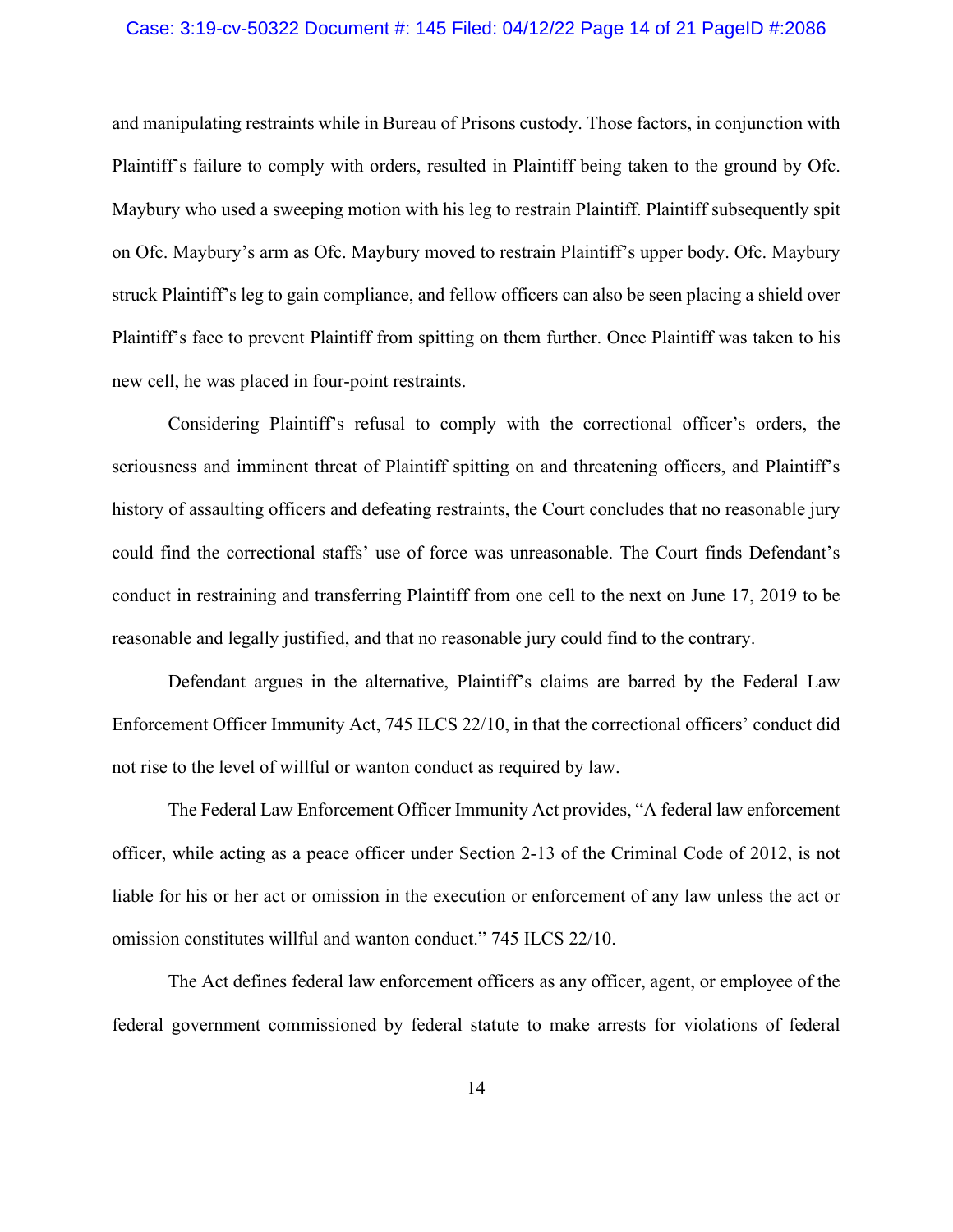# Case: 3:19-cv-50322 Document #: 145 Filed: 04/12/22 Page 15 of 21 PageID #:2087

criminal laws. *See* 745 ILCS 22/5. Here, the corrections officers fall into the category of federal law enforcement officers as defined by 745 ILCS 22/5. The corrections officers were engaged in the "execution or enforcement of any law"—namely 28 C.F.R. § 552.21(a) and Bureau of Prisons Program Statement 5566.06. Additionally, though they were not presently making an arrest, they were authorized to do so on Bureau of Prisons premises.18 U.S.C. § 3050. The Court agrees with Defendant that the conduct at issue comes within the purview of Section 22/10.

The Act defines willful and wanton conduct as "a course of action which shows an actual or deliberate intention to cause harm or which, if not intentional, shows an utter indifference to or conscious disregard for the safety of others or their property." Further, "this definition shall apply in any case where a "willful and wanton" exception is incorporated into any immunity under this Act." 745 ILCS 10/1-210.

Defendant may rely on the Act because the FTCA provides for liability "where the United States, if a private person, would be liable to the claimant in accordance with the law of the place where the act or omission occurred." 28 U.S.C.§ 1346 (b)(1)*; FDIC v. Meyer*, 510 U.S. 471, 477- 78 (1994); *Davis v. United States,* No. 98 C 6251, 2000 WL 28272, at \*2 (N.D. Ill. Jan. 6, 2000) (holding that defendant was protected under Illinois immunity law as it applies to claims brought under the FTCA that related to actions of federal law enforcement agents, including a battery claim).

Although it is generally a fact question whether conduct is willful and wanton, the issue may be resolved on summary judgment if the facts are insufficient as a matter of law to support a claim. *See Smith v. City of Chi.,* 242 F.3d 737, 744 (7th Cir.2001) (holding that pulling suspect from car, slamming him against it, and aggressively handcuffing him was not willful and wanton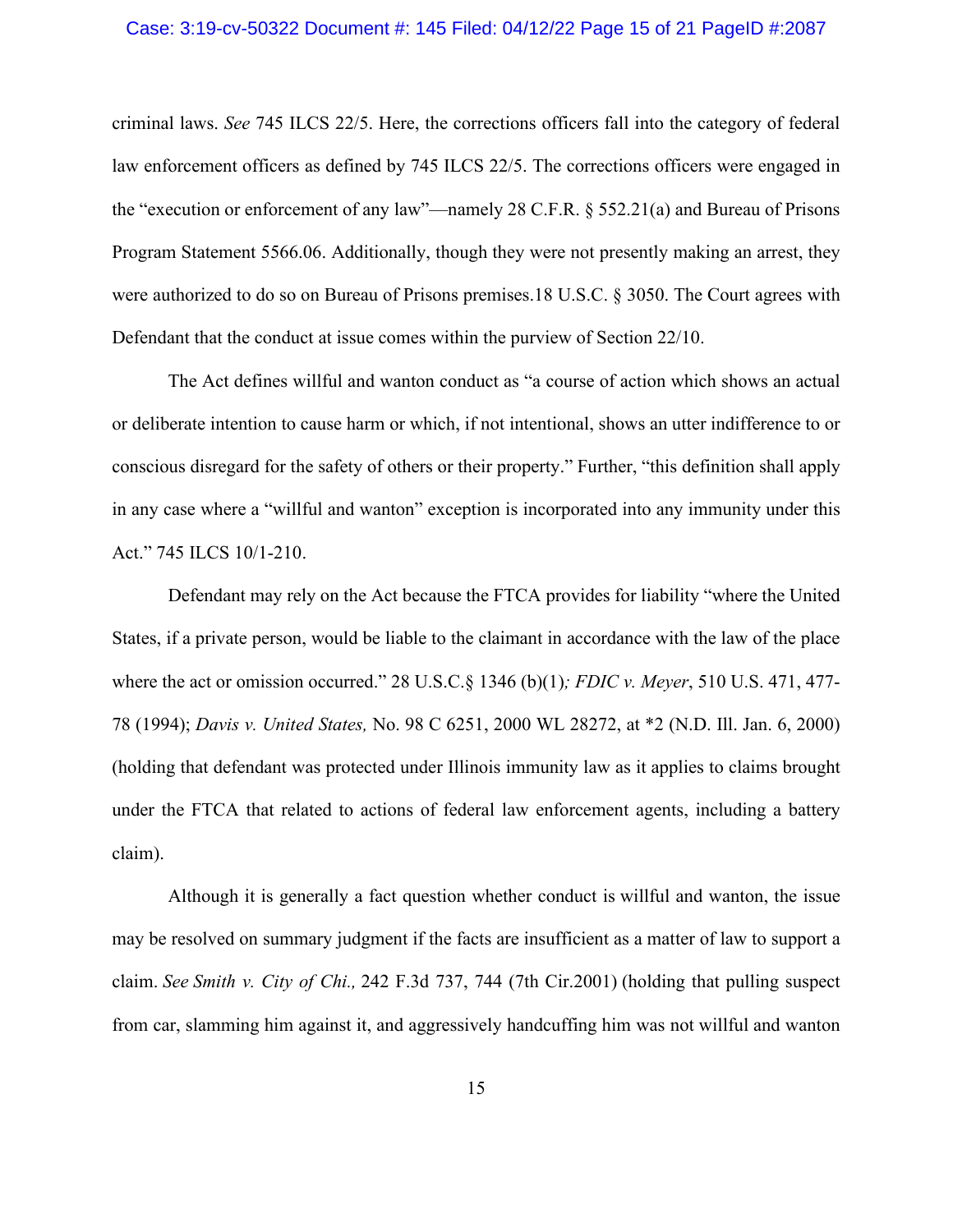# Case: 3:19-cv-50322 Document #: 145 Filed: 04/12/22 Page 16 of 21 PageID #:2088

conduct); s*ee also Guidry v. Boyd,* 06 C 1600, 2007 WL 2317174 (N.D. Ill. July 17, 2007) ("a triable assault and battery claim might be adduced relating to a handcuffing, in this case [however], there is no basis by which a jury could find willful and wanton misconduct by the officers."). Video evidence may allow a court to make this determination as a matter of law. *See Griffin v. Hardick*, 604 F.3d 949, 955-56 (6th Cir. 2010); *Kraus v. Martin Cty. Sheriff's Office*, 2:16-cv-14476, 2017 U.S. Dist. LEXIS 158923, \*18 (S.D. Fla. Sep. 26, 2017); *Fragola v. City of St. Paul*, Civil No. 10-4718, 2012 U.S. Dist. LEXIS 1541, \*22-23 (D. Minn. Jan. 5, 2012); *see generally Horton v. Pobjecky*, 883 F.3d 941, 944 (7th Cir. 2018).

Here, correctional officers removed Plaintiff from his cell to be pat-down searched in preparation of being taken to another cell. Ofc. Maybury gave Plaintiff several verbal commands to keep his body and head facing the wall while being searched, yet Plaintiff refused to do so during this occurrence. In response to this repeated refusal, Ofc. Maybury and several other officers took Plaintiff to the ground on two separate occasions. There are no facts relating to the June 17, 2019 incident that suggest the correctional officers displayed deliberate intention to cause harm to Plaintiff. Contrarily, throughout this incident, Plaintiff spit on correctional officers and made verbal threats towards them. The undisputed facts show the correctional officers used immediate force to restrain and gain control of Plaintiff to effectuate transporting Plaintiff from one cell to the next. Use of force was required to safely do so while Plaintiff spit on and verbally assaulted the correctional officers. The undisputed evidence—including the video evidence and evidence required to be accepted under *Heck*—establishes that the correctional officers' use of force did not rise to the level of willful and wanton, and no reasonable jury could find to the contrary.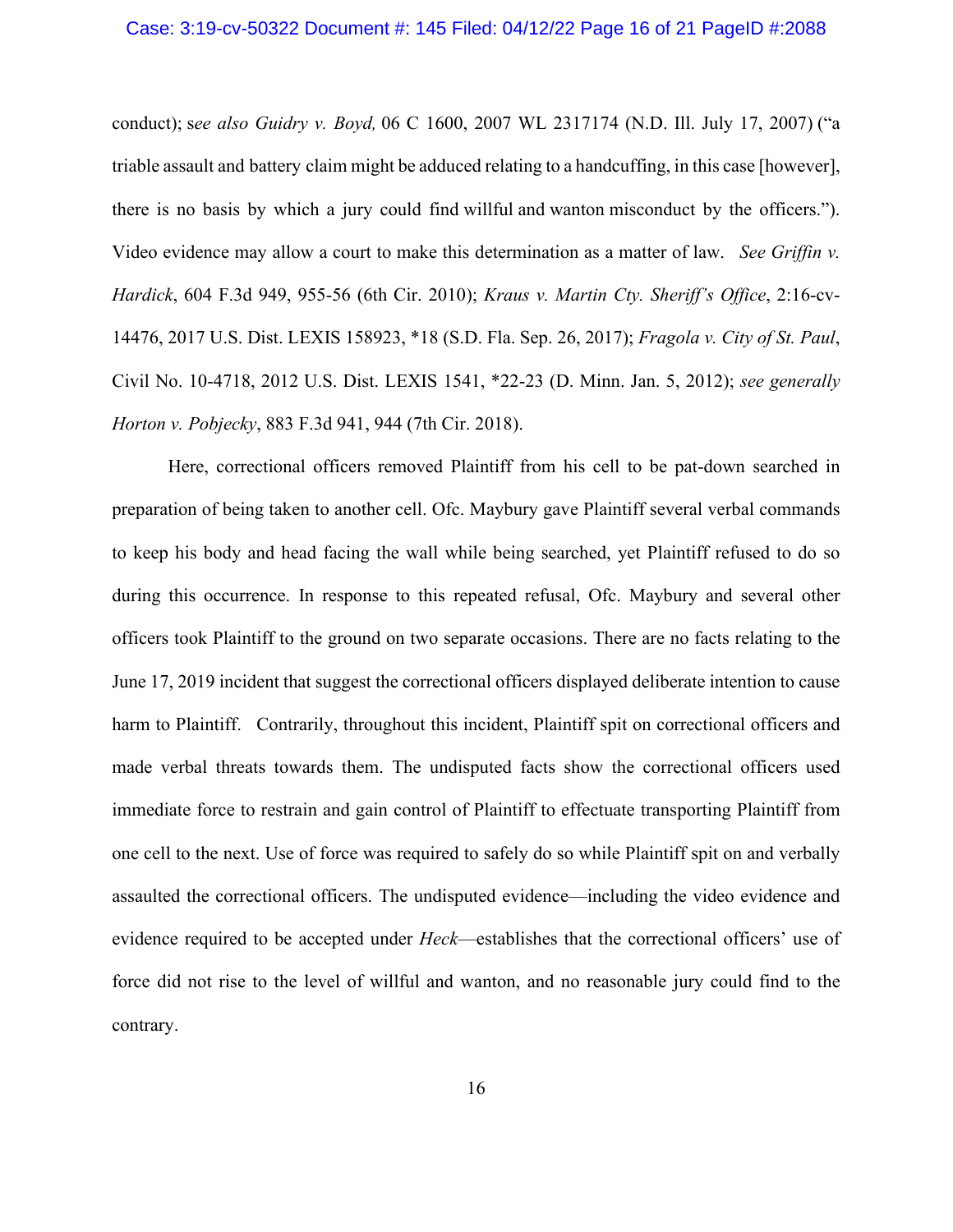# **C. June 18, 2019 Claims**

Defendant argues that Plaintiff's mental torture claim from June 18, 2019, should be dismissed based upon Plaintiff's failure to exhaust his administrative remedies, in that he failed to name Ofc. Erskine in his SF-95.

Before Plaintiff may bring an FTCA claim, he must "have first presented the claim to the appropriate Federal agency" and received a final written denial from that agency. 28 U.S.C. § 2675(a). A claimant "presents" his claim by submitting an executed SF-95. 28 C.F.R. § 14.2(a). "No one may file suit under the Federal Tort Claims Act without first making an administrative claim." *Kanar v. United States*, 118 F.3d 527, 528 (7th Cir. 1997). Corresponding agencies in all tort cases must, at the very least, be apprised of the location and approximate date of the incident. *Panko v. United States*, No. 86 C 0009, 1986 WL 11376, at \*1 (N.D. Ill. Oct. 9, 1986). The *Panko* Court acknowledged that some tort cases may require additional information, but that it necessarily varies. *Id*. (finding plaintiff's failure to provide either the exact time of the incident or the name or a description of the building guard was not fatal to his claim).

In this case, Plaintiff's SF-95 form gave the date and location of the incidents alleged. Irrespective of Plaintiffs failure to identify Ofc. Erskine by name, Plaintiff's form identified the specific date and events about which he was complaining, and it also identified most of the officers who were involved in those events. (*See* Dkt. 1, pg. 23-28.) In denying Plaintiff's grievance, the Office of the Regional Counsel found that Plaintiff's claims did not reveal he suffered any personal injury as a result of the negligent acts or omissions of Bureau of Prisons employees acting within the scope of their employment. (Dkt. 1, pg. 28.) The Office of Regional Counsel never asserted that there was insufficient evidence to evaluate the grievance. Alone, this is sufficient to deny the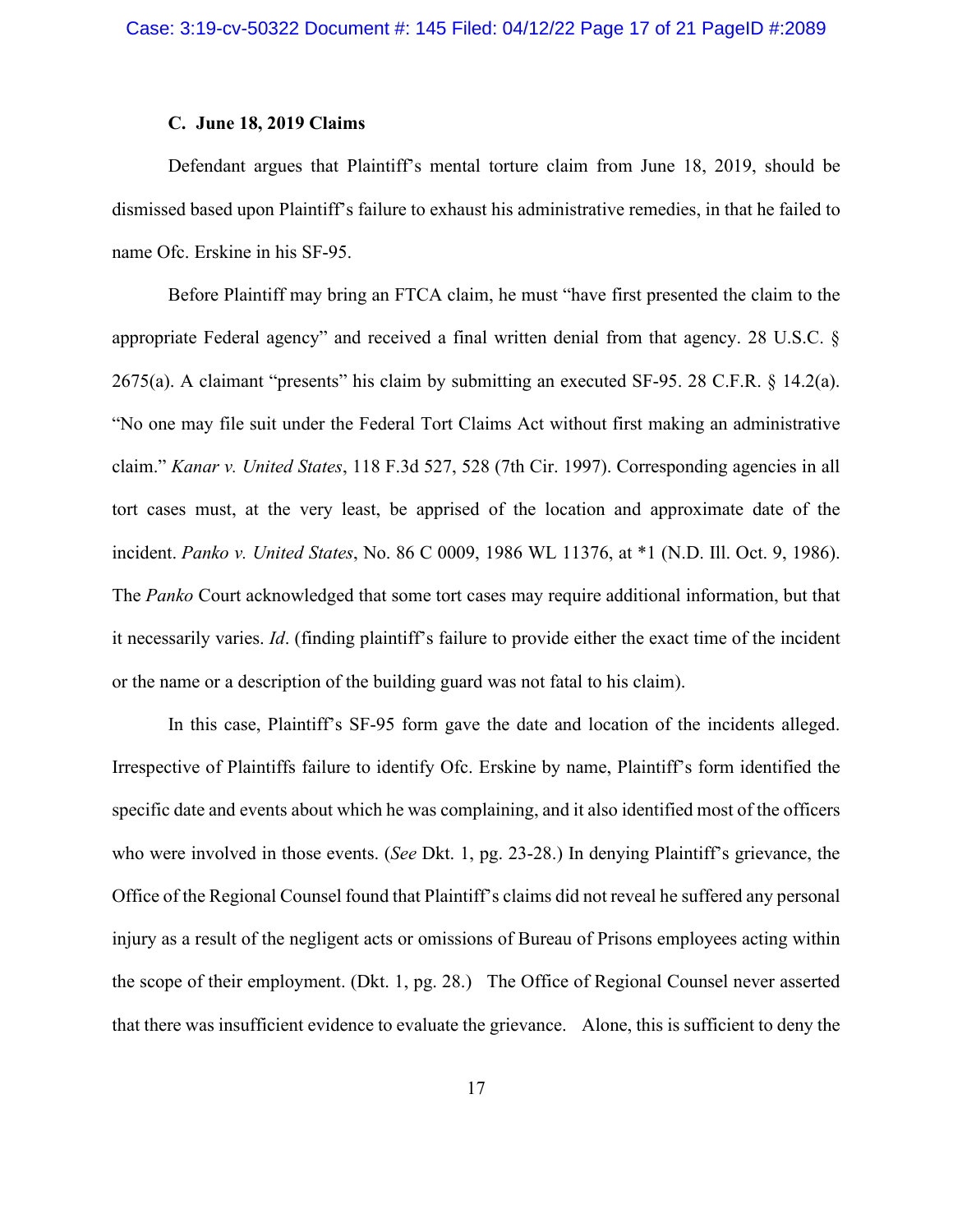# Case: 3:19-cv-50322 Document #: 145 Filed: 04/12/22 Page 18 of 21 PageID #:2090

motion. *See Maddox v. Love*, 655 F.3d 709, 722 (7th Cir. 2011) ("Where prison official address an inmate's grievance on the merits without rejecting it on procedural grounds, the grievance has served its function of alerting the state and inviting corrective action and defendants cannot rely on the failure to exhaust defense.").

Moreover, the Court finds that Plaintiff's form satisfied the FTCA requirement that the form includes sufficient information to put jail officials on notice regarding the nature of Plaintiff's complaint. SMU undoubtedly maintains personnel records as to who is stationed when and where. Consequently, the Court holds that no reasonable jury could find that Plaintiff failed to exhaust all remedies before filing suit. *See Panko*, supra.

As to Plaintiff's battery claim, Plaintiff alleges that on June 18, 2019, while in restraints, Lt. Murton hit Plaintiff on his legs with a stick for no reason and without provocation – Lt. Murton denies he struck Plaintiff. Unlike the incident the previous day, no video evidence exists as to this incident. The Court finds a genuine dispute of material fact exists as to whether Lt. Murton struck Plaintiff, and whether the conduct was willful and wanton.

Plaintiff also alleges a mental torture claim for Defendant's conduct that occurred on June 18, 2019. The Court construes this claim as an r intentional infliction of emotional distress (IIED) claim. Defendant contends that judgment should nevertheless be entered in favor of the United States. Defendant contends that the statements Lt. Erskine allegedly directed toward Plaintiff were not extreme and outrageous. (Dkt. 128, pg. 18.) But Defendant fails to address Plaintiff's claim that Lt. Murton gratuitously struck Plaintiff's leg with a stick.

Under Illinois law, a plaintiff may recover damages for intentional infliction of emotional distress only if he establishes that (1) the defendant's conduct was extreme and outrageous; (2) the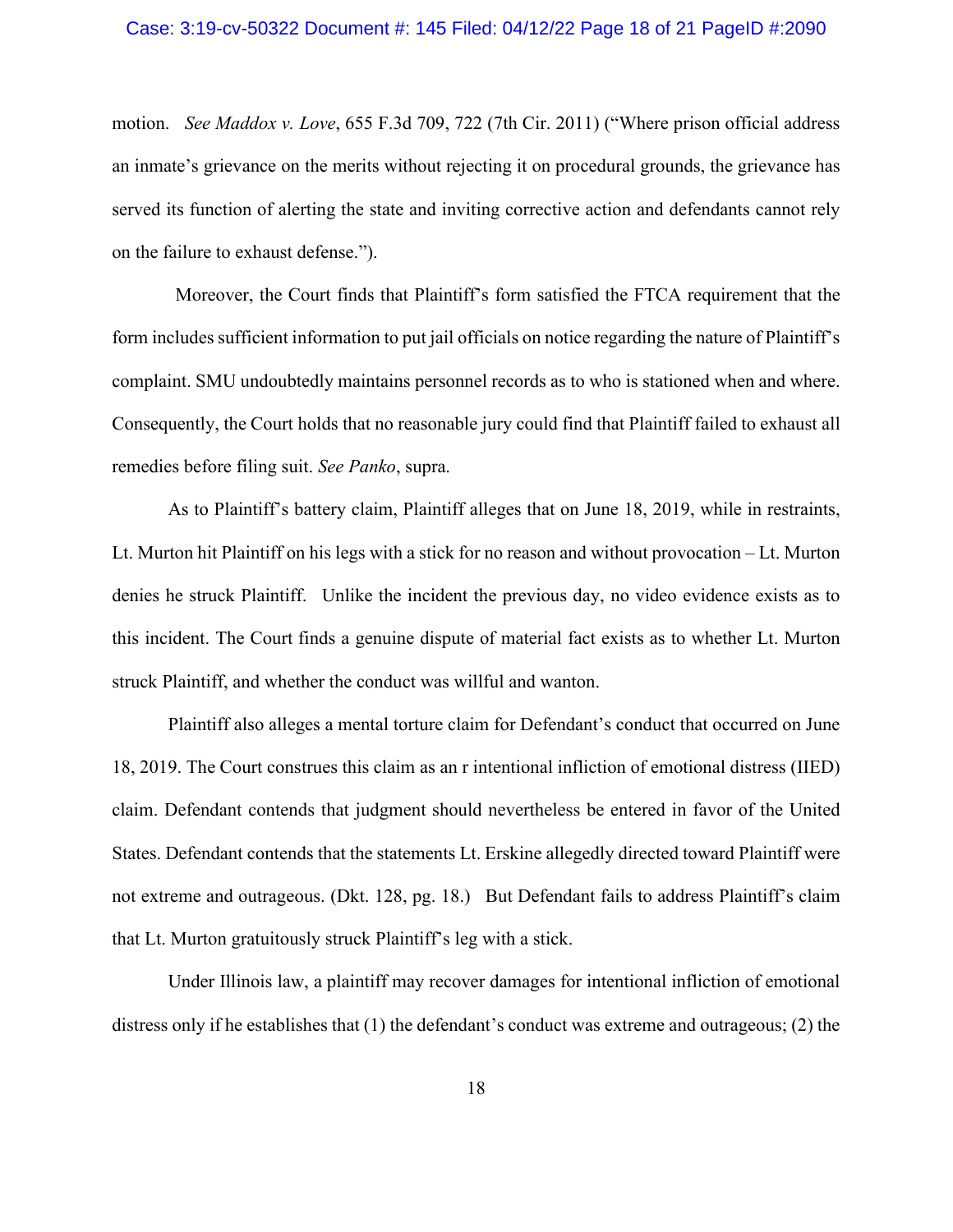# Case: 3:19-cv-50322 Document #: 145 Filed: 04/12/22 Page 19 of 21 PageID #:2091

defendant intended to inflict severe emotional distress or knew that there was at least a high probability that his conduct would inflict severe emotional distress; and (3) the defendant's conduct did cause severe emotional distress. *Harriston v. Chicago Tribune Co*., 992 F.2d 697, 702 (7th Cir. 1993).

Conduct is extreme and outrageous only if "the conduct has been so outrageous in character and so extreme in degree, as to go beyond all possible bounds of decency." *Id.* at 702-03. An objective standard is used in determining whether conduct is extreme and outrageous. *Id.* at 703. Mere insults, indignities or threats are not actionable. *See Pub. Fin. Corp. v. Davis,* 66 Ill. 2d 85, 4 Ill. Dec. 652, 360 N.E. 2d 765, 767–68 (1976). Additionally, the resultant emotional distress must be so severe that no reasonable person could be expected to endure it, considering the intensity and the duration of the distress. *See McGrath v. Fahey,* 126 Ill. 2d 78, 127 Ill. Dec. 724, 533 N.E. 2d 806, 806 (1988); *see also Kleidon v. Rizza Chevrolet, Inc.,* 173 Ill. App. 3d 116, 122 Ill. Dec. 876, 527 N.E. 2d 374, 377 (Ill. App. Ct. 1988) ("Although fright, horror, grief, shame, humiliation, worry, etc. may fall within the ambit of the term 'emotional distress,' these mental conditions alone are not actionable.").

In *Swanigan v. Trotter*, 645 F. Supp. 2d 656, 685 (N.D. Ill. 2009), plaintiff claimed that he experienced emotional distress because officers told him to "sit in his urine" when they discovered that he had urinated on the floor of his cell. The court found officers statements amounted to mere indignities that were not actionable because the officers did not engage in conduct that goes beyond the bounds of decency. *Id.* (finding that even if the comments that officers made to plaintiff regarding the urination constituted extreme and outrageous behavior, nothing in the record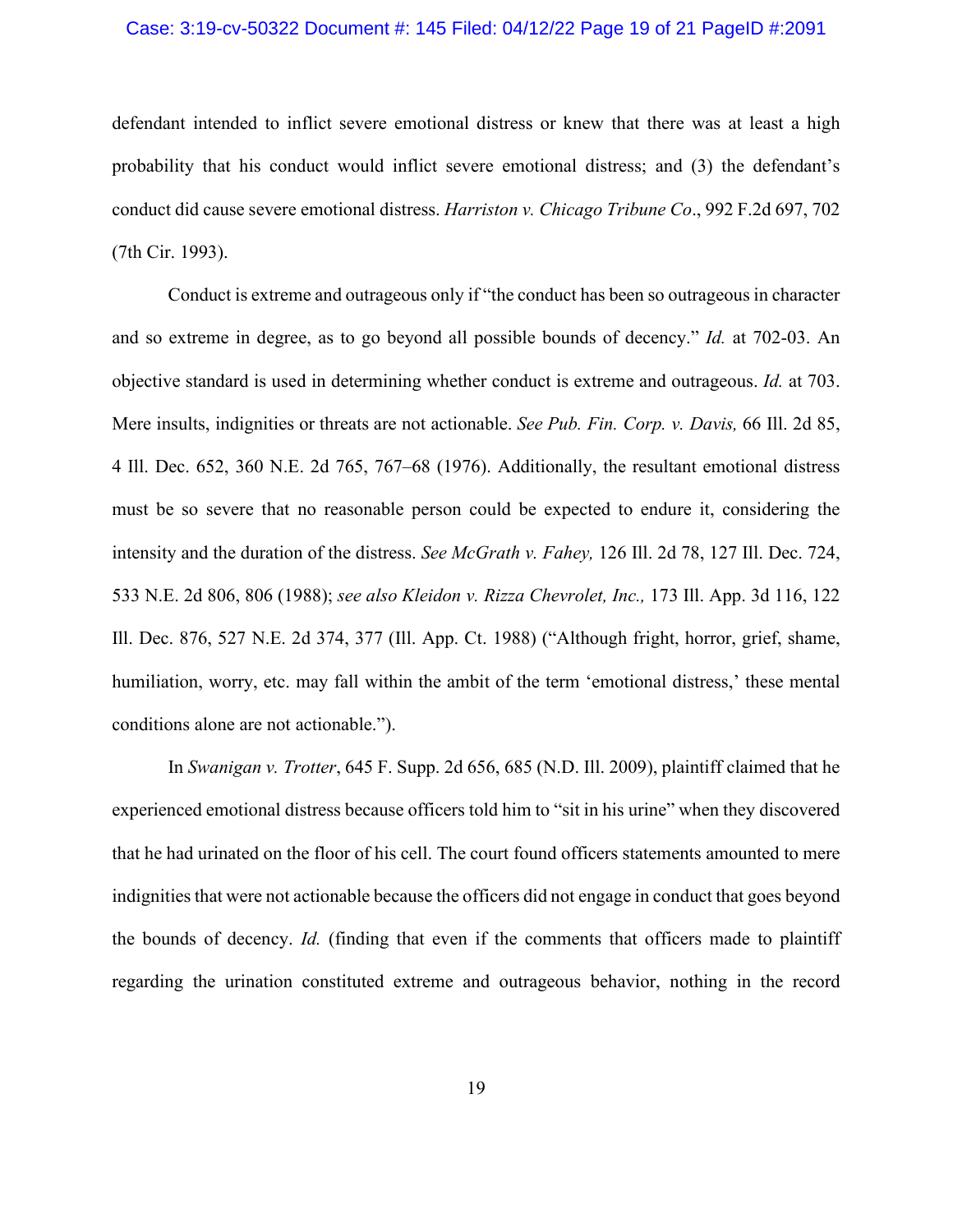# Case: 3:19-cv-50322 Document #: 145 Filed: 04/12/22 Page 20 of 21 PageID #:2092

indicates that the statements caused plaintiff to experience the type of severe emotional distress that no reasonable person could endure).

Plaintiff's IIED claim, however, is based on more than simply "mere indignities" and other verbal conduct. First, Plaintiff's IIED claim arises out of events that occurred on June 18, 2019 where he was in four-point restraints for approximately 24 hours. Secondly, Plaintiff alleges that during that time period of restraint, Lt. Murton struck him in the legs with a stick. Lastly, Plaintiff alleges that, while still held in the four-point restraints, Lt. Erskine told him "you know this is your fault," and "once you admit that we'll talk about your four points." (Dkt. 31, pg. 3; DSOF ¶ 52.) These actions taken separately may not rise to the level of outrageous and extreme. But, in assessing them all together, the Court cannot conclude that no reasonable jury could not find this conduct to be so outrageous in character and so extreme in degree, as to go beyond all possible bounds of decency. Summary judgment is denied with regard to this claim.

Lastly, as to the June 18 claims, Defendant argues they should be dismissed because Plaintiff did not sustain a physical injury.

The PLRA provides, in relevant part that "No Federal civil action may be brought by a prisoner confined in a jail, prison, or other correctional facility, for mental or emotional injury suffered while in custody without a prior showing of physical injury." 28 U.S.C.  $\P$  1997e(e). The plain language of the statute indicates that this provision applies to any "Federal civil action;" thus, the provision is applicable not only to constitutional torts, but also violations of federal statutes. *See e.g., Koger v. Bryan*, 523 F.3d 789, 804 (7th Cir. 2008) (applying Section 1997e to claim under the RLUIPA); *United States v. Shaaban*, 602 F.3d 877, 879 (7th Cir. 2010) (PLRA applicable to